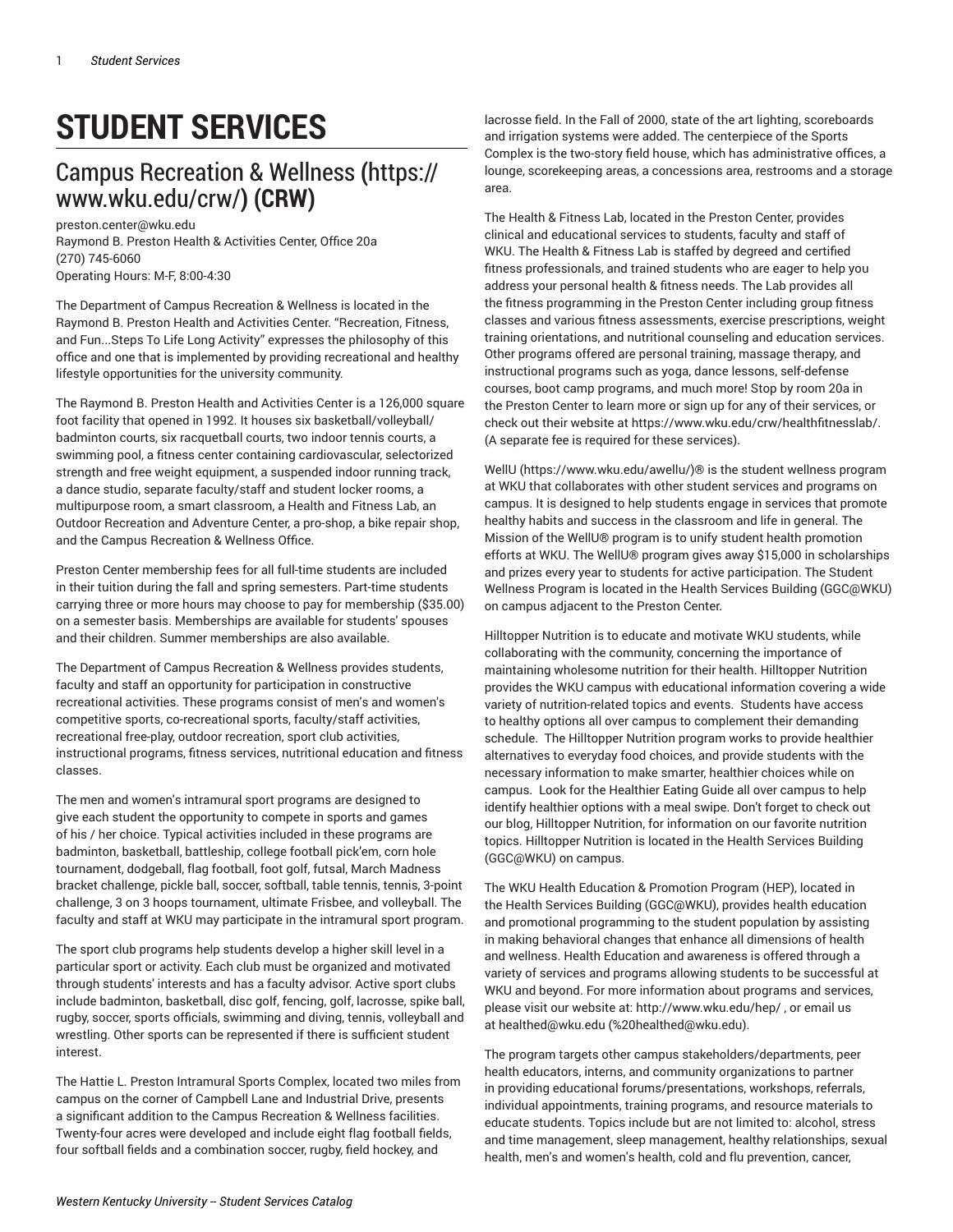nutrition, exercise, mental health issues, tobacco and other drugs, and healthy body image/eating disorders. The program incorporates theory and an evidence-based approach including multi-level prevention strategies such as research and data management, advocating for health environmental changes, providing free HIV testing and prevention counseling services, online alcohol and marijuana self-assessments, quit tobacco services, health communication campaigns/publications and more.

The Outdoor Recreation Adventure Center (ORAC) at Western Kentucky University offers a variety of outdoor programs for the university community at minimal cost to participants. Our goal is to enrich the campus experience through outdoor and cultural immersion experiences for a lifetime of fun and healthy living. Our main offering is our outdoor trips. We offer both local and nation-wide trips taking participants to places such as the Great Smoky Mountains, Rocky Mountain National Park, and the Buffalo National River. The activities we participate in are unique on campus and include rock climbing, canoeing, back packing, mountain biking, and dog sledding. Aside from our trips, we provide the campus community with a wide selection of outdoor rental equipment for those who wish to plan their own adventures. Last, but certainly not least, we provide the campus with a full-service bike repair shop fully showcasing our commitment to enriching the campus experience. For more information please contact our office at 270-745-6545. Our friendly staff is there Monday, Tuesday, Thursday, and Friday 12-6pm.

The ORAC manages the WKU Challenge Course which features both high and low ropes elements. The WKU Challenge Course is located at the WKU Agricultural Farm. The WKU Challenge Course provides team-building experiences to foster group cohesiveness and selfempowerment. Activities at the course range from ground based problem-solving to traversing high course elements or zip lining 40 feet in the air. With 10 low course elements and 12 high course elements, the sky is the limit for what you can accomplish at the course. You can experience the Challenge Course either by scheduling a group or by taking an academic course. Visit [https://www.wku.edu/](https://www.wku.edu/challengecourse/) [challengecourse/](https://www.wku.edu/challengecourse/) for more information!

Student employment opportunities are available through the Department of Campus Recreation & Wellness in the following areas: receptionists, front desk attendants, facility supervisors, fitness center attendants, lifeguards, group exercise instructors, office assistants, personal trainers, health & fitness lab assistants, ORAC attendants, Bike Shop repairs, challenge course facilitators, intramural supervisors, sport club supervisors, and sport officials. We also have employment in the areas of website design, data programming, public relations, and marketing.

## Career [Development](https://www.wku.edu/career/) **(**[https://](https://www.wku.edu/career/) [www.wku.edu/career/](https://www.wku.edu/career/)**)**

#### **Advising and Career Development Center (ACDC)**

[wku.joinhandshake.com](https://wku.joinhandshake.com/) ([https://wku.joinhandshake.com/\)](https://wku.joinhandshake.com/) [careerhelp@wku.edu](mailto:careerhelp@wku.edu) Downing Student Union 2001 (270) 745-3095

Career development services for graduate students are provided by the Advising and Career Development Center. All other ACDC services are specifically for undergraduate students. Contact the [Graduate School](mailto:graduate.school@wku.edu) (<graduate.school@wku.edu>) for additional graduate student service information.

## Center for [Innovative](https://www.wku.edu/citl/) Teaching & Learning **(**<https://www.wku.edu/citl/>**) (CITL)**

#### [citl@wku.edu](mailto:citl@wku.edu)

Honors College & International Center (270) 745-2106

The Center for Innovative Teaching and Learning (CITL) supports the teaching and learning mission of the university. CITL collaborates with faculty to design content and courses that promote an active learning environment for students enrolled in traditional face-to-face instruction, flipped classrooms, blended/hybrid courses, and online courses and degree programs.

CITL identifies current and emerging instructional technologies and works with faculty and staff to incorporate these tools and innovations into curricular and co-curricular activities to promote student learning and engagement. CITL also offers an extensive array of professional development opportunities for the university community centered on teaching effectiveness, student learning and engagement, and the use and assessment of high impact practices. These training opportunities are delivered via professional learning communities, seminars, webinars, workshops, and more personalized training events for departments and units.

## [Counseling Center](https://www.wku.edu/heretohelp/) **(**[https://www.wku.edu/](https://www.wku.edu/heretohelp/) [heretohelp/](https://www.wku.edu/heretohelp/)**)**

[counseling.center@wku.edu](mailto:counseling.center@wku.edu) Potter Hall 409 (270) 745-3159

The Counseling Center at WKU provides the following services without assessing a fee or billing insurance: individual, couples, and group counseling services for currently enrolled students; educational programs for classes, organizations, and departments; consultation to faculty and staff regarding student behavior; referrals to psychiatrists, psychologists, and counselors outside of the university; and, crisis/emergency assistance for situations that arise on campus or in our community.

## [Division of Extended Learning and](https://www.wku.edu/delo/) [Outreach](https://www.wku.edu/delo/) **(**<https://www.wku.edu/delo/>**) (DELO)**

[delo@wku.edu](mailto:delo@wku.edu) Knicely Conference Center, Office 105 2355 Nashville Road Bowling Green, KY 42101 (270) 745-1901

The Division of Extended Learning & Outreach (DELO) at WKU is made up of units that connect the educational resources of WKU to our community. We are the academic outreach arm of the university, partnering with faculty and departments to provide credit and non-credit learning opportunities to students, and we work with businesses and organizations to provide customized workforce training, to plan special events, and to develop programs that meet their specific needs.

DELO units: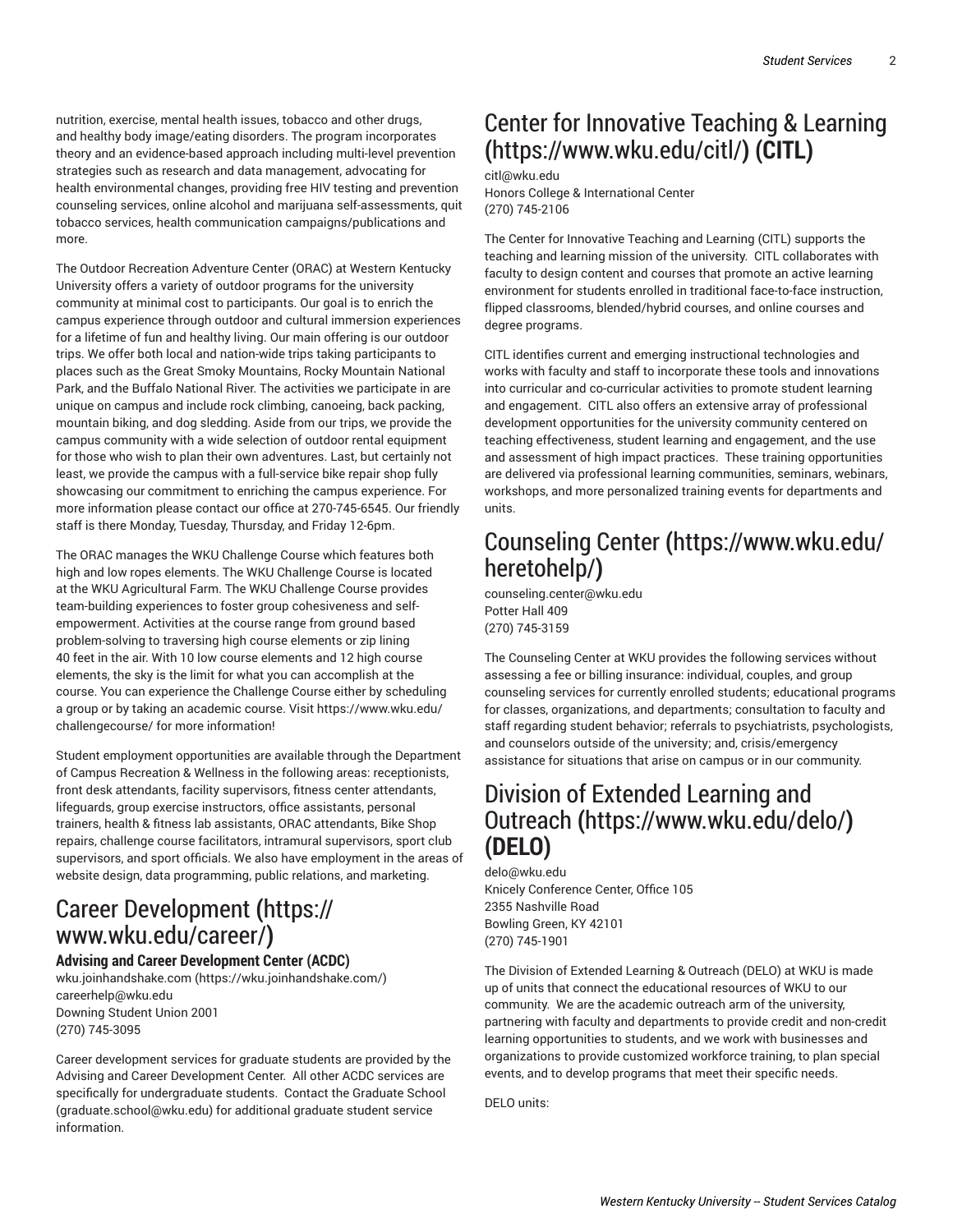- WKU Online
	- Online Student Services
	- Online Program Development
	- DELO Testing Center
	- On Demand
	- Online Recruiting
- Cohort Programs
- Continuing & Professional Development
	- Career & Workforce Development
	- Lifelong Learning
	- Training Resources & Event Planning Services
	- Conference Services
- Dual Credit (Undergraduate Only)
- Regional Campuses
- Summer and Winter Sessions Support

### [WKU Online](https://www.wku.edu/online/) **(**<https://www.wku.edu/online/>**)**

WKU offers flexible pathways to degree attainment, allowing students to earn a complete degree online or choose to take a combination of faceto-face and online courses. Courses are delivered on the web in semesterbased online classes and non-semester-based classes in the on demand format.

There are more than 1,700 courses available each year, and over 80 degree programs and certificates at the graduate and undergraduate levels. In addition, there are several degree programs that allow students to complete a significant portion of required courses online, offering additional options for flexibility within their program of study.

WKU Online also offers an on demand option that provides flex-paced, asynchronous online courses for students to pursue educational experiences outside the traditional college classroom. On demand courses are offered to help undergraduate and graduate students who, because of distance or time constraints, cannot participate in traditional on-campus or semester-based online courses. Over 100 web courses are available and WKU faculty teach all courses.

#### **Online Student Services**

(270) 745-3028

Online Student Services provides students with access to support designed to help them succeed in reaching their educational goals. WKU staff answer questions about online degrees and web courses, assist with the admission and course registration process, and connect students to needed resources. Services for online students include an online orientation, library services, research support, an online writing center, and online tutoring. In addition to one-on-one support provided by OPS, live and recorded webinars are also available on a variety of topics.

#### **Online Program Development** (270) 745-5305

Online Program Development extends support to academic departments to facilitate the development and offering of online learning courses and programs. OPD offers marketing and promotion and guidance on state authorization and federal regulation compliance. Using data-driven solutions, OPD serves faculty and supports online courses that have a measurable, positive impact on WKU students.

DELO [Testing](https://www.wku.edu/testing/) Center **(**<https://www.wku.edu/testing/>**)** (270) 745-5122

The DLTC provides testing services to students taking online courses through WKU and other higher education institutions. The centers are certified through the National College Testing Association (NCTA) and adhere to the professional standards and guidelines provided by the organization. Additionally, DLTC administers academic placement and workforce certification exams.

#### [On Demand](https://www.wku.edu/ondemand/) **(**<https://www.wku.edu/ondemand/>**)** (270) 745-4158

[ondemand@wku.edu](mailto:%20ondemand@wku.edu) (<%20ondemand@wku.edu>)

WKU Online also offers an on demand option that provides flex-paced, asynchronous online courses for students to pursue educational experiences outside the traditional college classroom. On demand courses are offered to help undergraduate and graduate students who, because of distance or time constraints, cannot participate in traditional on-campus or semester-based online courses. Over 100 web courses are available and WKU faculty teach all courses.

Students may register for on demand courses any day of the year and may complete on demand courses in as little as 7 weeks or take up to 9 months. Admission to the University is not required to enroll in on demand options; however, if students intend to pursue a degree, they must be formally admitted. All registrations are considered in-state for tuition purposes. A list of available on demand courses can be found on our website or by viewing WKU's schedule of classes and searching by campus "On Demand."

#### **Online Recruiting**

(270) 745-5173 [learn.online@wku.edu](mailto:learn.online@wku.edu)

WKU offers an orientation and other information for online learners. For a complete list of online degree programs, please visit our [website \(https://](https://www.wku.edu/online/) [www.wku.edu/online/\)](https://www.wku.edu/online/).

### Cohort [Programs](https://www.wku.edu/cohort/) **(**<https://www.wku.edu/cohort/>**)**

(270) 745-2162 [delo.cohorts@wku.edu](mailto:delo.cohorts@wku.edu)

Cohort Programs works with academic departments to provide quality college credit programs designed for a specific number of students, a cohort, who will move through the coursework together. We partner with businesses and industry to develop customized certificates and degree programs that meet the needs of WKU partners.

## Continuing & Professional [Development](https://www.wku.edu/cpd/) **(**[https://](https://www.wku.edu/cpd/) [www.wku.edu/cpd/](https://www.wku.edu/cpd/)**)**

### (270) 745-1902

CPD oversees four non-credit areas:

- Career & Workforce Development (CWD) provides training in communication skills, team building, supervision, and more to help develop the workforce in our community
- Lifelong Learning (LL) coordinates professional development learning opportunities and oversees the Continuing Education Unit (CEU) process
- Training Resources & Event Planning Services (TREPS) facilitates training and events for individuals and organizations through the region, as well as the WKU campus community
- Conference Services provides meeting support for WKU and public events at the Knicely Conference Center and Augenstein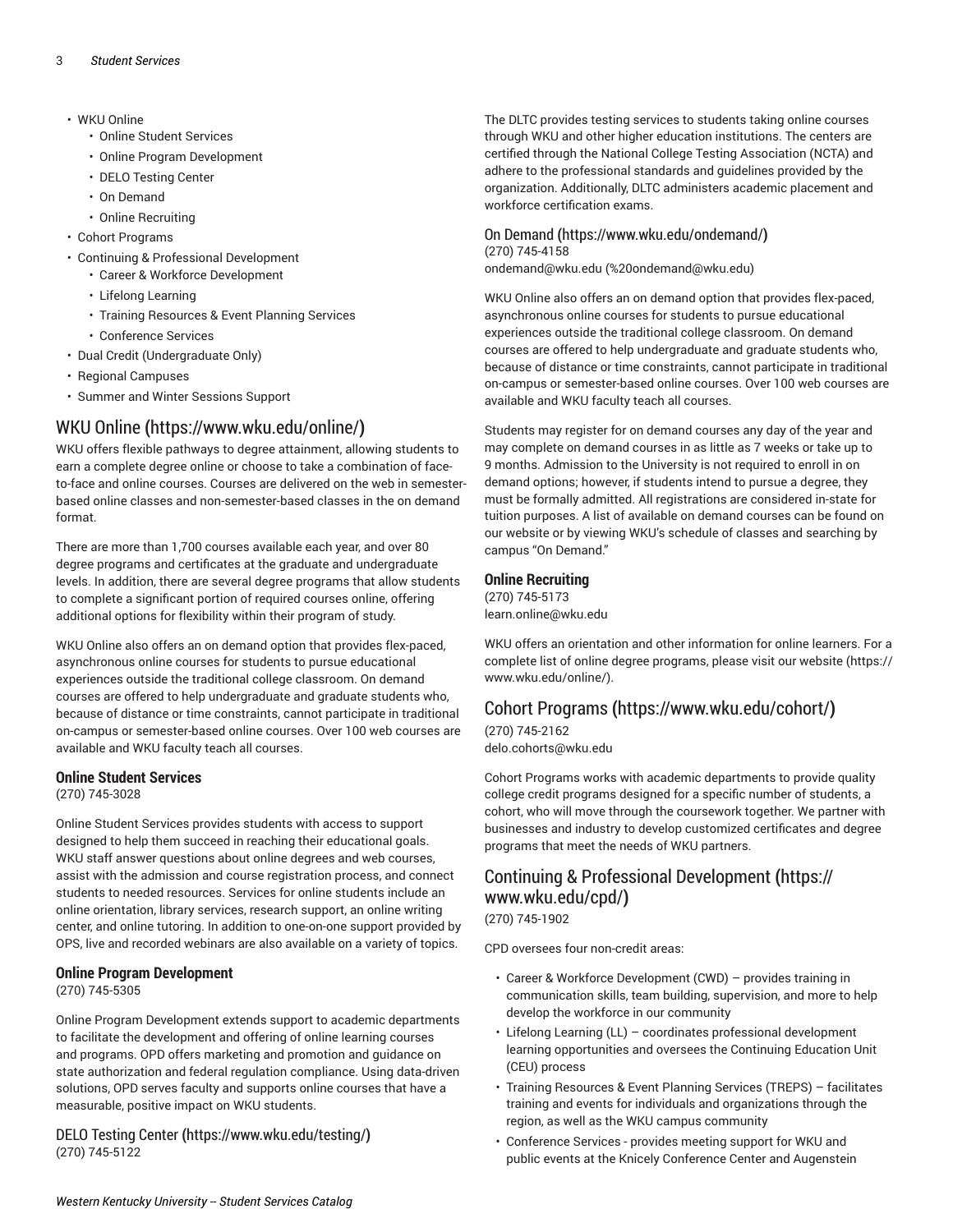Alumni Center. The Office of Conference Services coordinates accommodations for events including conferences, corporate trainings, trade shows, receptions, awards banquets, and social gatherings.

### [Regional Campuses](https://www.wku.edu/regionalcampuses/) **(**[https://www.wku.edu/](https://www.wku.edu/regionalcampuses/) [regionalcampuses/](https://www.wku.edu/regionalcampuses/)**)**

Western Kentucky University is designated by the Kentucky Council on Postsecondary Education as a regional university that is responsible for the needs of students in the designated service area (DSA), which consists of 27 counties.

Under the direction of the Division of Extended Learning and Outreach (DELO), WKU regional locations bring the University to each region through academic programs, workforce development opportunities, and resources designed to meet the unique needs of each community.

 [Financial assistance \(https://www.wku.edu/financialaid/](https://www.wku.edu/financialaid/)) and transfer [scholarships](https://www.wku.edu/financialaid/scholarships/transfer.php) ([https://www.wku.edu/financialaid/scholarships/](https://www.wku.edu/financialaid/scholarships/transfer.php) [transfer.php](https://www.wku.edu/financialaid/scholarships/transfer.php)) are available for qualified students.

#### [WKU in Glasgow](https://www.wku.edu/regionalcampuses/glasgow/) **(**[https://www.wku.edu/regionalcampuses/](https://www.wku.edu/regionalcampuses/glasgow/) [glasgow/](https://www.wku.edu/regionalcampuses/glasgow/)**)**

[glasgow@wku.edu](mailto:glasgow@wku.edu) 500 Hilltopper Way Glasgow, KY 42141 (270) 861-6900

WKU in Glasgow offers a variety of courses and degree programs designed to meet the unique needs of adult learners within the region. Classes are offered face-to-face, online, and using live-stream technology or through a hybrid of these formats.

WKU in Glasgow staff provide hands-on support, including academic & transfer advising, financial aid counseling, tutoring, writing assistance, testing, and much more. Students also have access to the WKU in Glasgow Learning Commons – a space dedicated for students that includes quiet study areas, computers & printing stations, open workspaces and reading nooks, as well as an area for students to work collaboratively.

#### WKU in [Elizabethtown](https://www.wku.edu/regionalcampuses/etown-ftknox/) **(**[https://www.wku.edu/regionalcampuses/](https://www.wku.edu/regionalcampuses/etown-ftknox/) [etown-ftknox/](https://www.wku.edu/regionalcampuses/etown-ftknox/)**)**

[etown-ftknox@wku.edu](mailto:etown-ftknox@wku.edu) 610 College Street, CRPEC 130 Elizabethtown, KY 42701 (270) 769-7930

WKU in Elizabethtown is located on the Elizabethtown Community and Technical College campus and also offers courses at the Hardin County Schools Early College & Career Center (EC3). WKU in Elizabethtown provides a variety of courses and degree programs designed to meet the unique needs of adult learners within the region. Students have access to academic & transfer advising, military student services, financial aid counseling, computer labs, tutoring, writing assistance, testing, and other resources to encourage success. Classes are offered face-to-face, online, and using live-stream technology or through a hybrid of these formats.

### WKU at Ft. [Knox](https://www.wku.edu/regionalcampuses/ftknox/) **(**<https://www.wku.edu/regionalcampuses/ftknox/>**)**

[etown-ftknox@wku.edu](mailto:etown-ftknox@wku.edu) 31 Warehouse Street, Building 65 Layaou Hall, Room 103 Fort Knox, KY 40121 (270) 745-2626

WKU has an office located on the Fort Knox command post which offers a variety of courses and degree programs designed to meet the unique needs of military students and their families. Classes are offered faceto-face, online, and using live-stream technology or through a hybrid of these formats. Students have access to academic & transfer advising, military student services, financial aid counseling, computer labs, tutoring, writing assistance, testing, and other resources to encourage success.

#### WKU in [Owensboro](https://www.wku.edu/regionalcampuses/owensboro/) **(**[https://www.wku.edu/regionalcampuses/](https://www.wku.edu/regionalcampuses/owensboro/) [owensboro/](https://www.wku.edu/regionalcampuses/owensboro/)**)**

[owensboro@wku.edu](mailto:owensboro@wku.edu) 4821 New Hartford Road Owensboro, KY 42303 (270) 684-9797

WKU in Owensboro provides a variety of courses and degree programs designed to meet the unique needs of adult learners within the region. WKU staff provide hands-on support, including academic & transfer advising, financial aid counseling, tutoring, writing assistance, testing, and much more. Classes are offered face-to-face, online, and using livestream technology or through a hybrid of these formats.

#### [WKU in Somerset](https://www.wku.edu/regionalcampuses/somerset/) **(**[https://www.wku.edu/regionalcampuses/](https://www.wku.edu/regionalcampuses/somerset/) [somerset/](https://www.wku.edu/regionalcampuses/somerset/)**)**

[stephanie.prichard@wku.edu](mailto:stephanie.prichard@wku.edu) University Center of Southern Kentucky 808 Monticello Street Somerset, KY 42501 (606) 451-6667 (270) 861-6920

Through a partnership with the University Center of Southern Kentucky at Somerset Community College, WKU offers a variety of courses and degree programs designed to meet the unique needs of adult learners within the Somerset region. WKU staff provide academic & transfer advising, financial aid counseling, tutoring, writing assistance, and more. Classes are offered face-to-face, online, and using live-stream technology or through a hybrid of these formats.

### [Summer Sessions](https://www.wku.edu/summer/) **(**<https://www.wku.edu/summer/>**) and** [Winter Sessions](https://www.wku.edu/winter/) **(**<https://www.wku.edu/winter/>**) Support** (270) 745-1901

[summer.sessions@wku.edu](mailto::summer.sessions@wku.edu) [\(:summer.sessions@wku.edu\)](:summer.sessions@wku.edu) [winter.session@wku.edu](mailto::winter.session@wku.edu) ([:winter.session@wku.edu\)](:winter.session@wku.edu)

The Division of Extended Learning and Outreach provides administrative, marketing, and student support for Summer and Winter Sessions. DELO advertises for both Summer and Winter Session course offerings, while offering students guidance with admissions requirements, course selection, and registration assistance. These are optional terms offering short, intensive courses on campus, online, and Study Abroad. Winter and Summer sessions are excellent opportunities for students to move more quickly toward graduation, lighten Fall/Spring semester load, or catch up after changing majors.

## [Global Learning & International Affairs](https://www.wku.edu/international/) **(**<https://www.wku.edu/international/>**) (GLIA)**

Honors College and International Center (HCIC)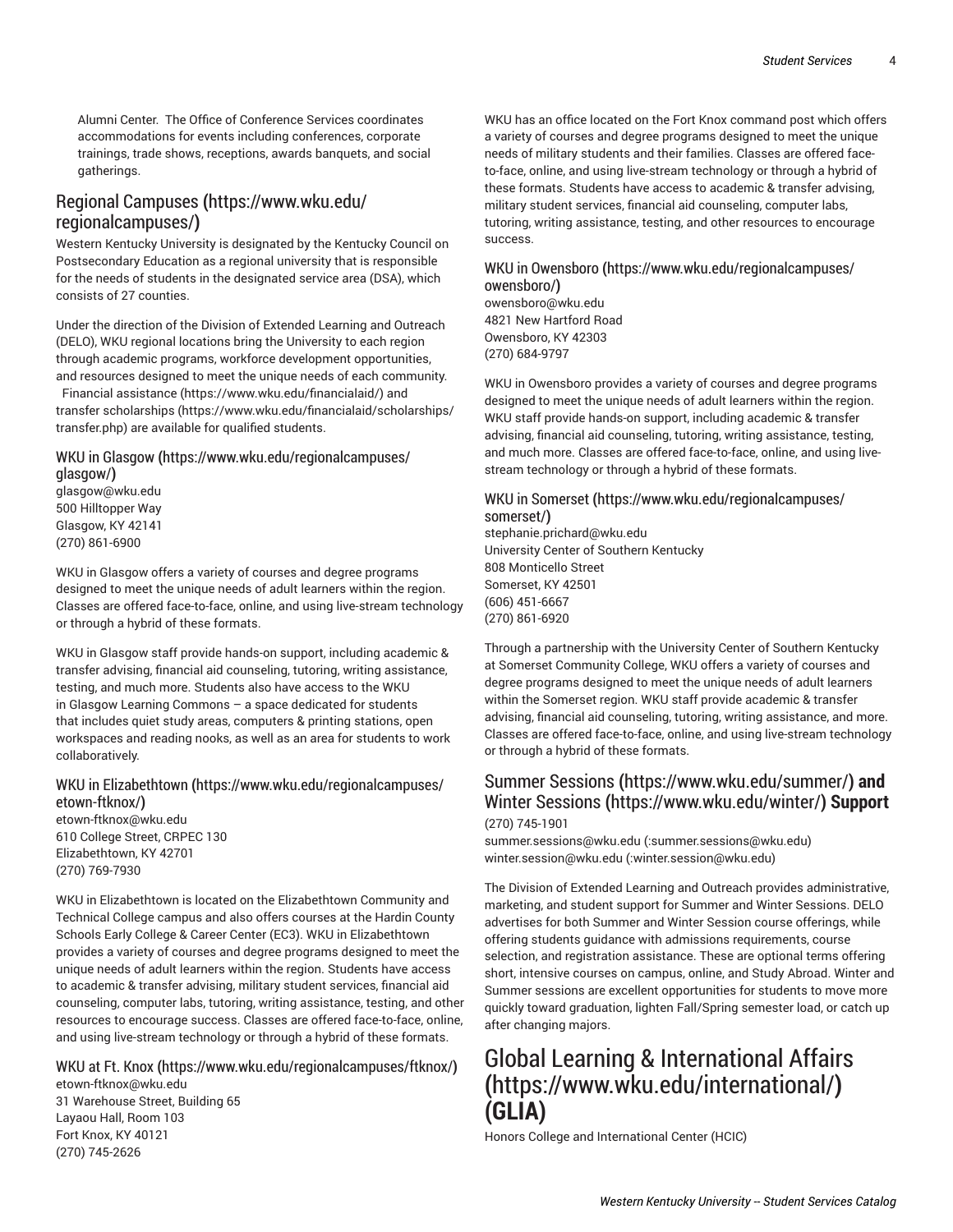#### (270) 745-5334

Global Learning and International Affairs (GLIA) works on campus and around the world to offer WKU students transformative global learning experiences. GLIA consists of four units: *International Recruitment and Admissions; International Student and Scholar Services; International Student Progress; and Study Abroad and Global Learning*. *International Recruitment and Admissions* leads WKU's efforts to recruit a diverse and qualified population of students from around the world. *International Student and Scholar Services* support prospective and current WKU students with immigration and visa compliance, as well as organizing programming to integrate international students into the US and WKU community. *International Student Progress* will develop the University's non-credit English as a Second Language program for non-native English speakers, as well as the credit-bearing International Student Progress Pathway. *Study Abroad and Global Learning* is WKU's one-stop shop for students seeking credit-bearing study off-campus in the US and worldwide. SAGL now includes the Office of Faculty Led and Study Away. WKU faculty and SAGL collaborate to build affordable, disciplinefocused short-term off-campus study opportunities. All GLIA units are housed in the Honors College and International Center building.

#### **International Recruitment and Admissions (IRA)**

International Recruitment and Admissions (IRA) uses right-fit recruiting to bring a diverse, talented pool of international students to WKU's campus. This includes setting and ensuring adherence to admission standards, liaising with academic departments and colleges to establish fruitful international partnerships in support of student recruitment, and awarding scholarships to eligible international students.

IRA also provides critical outreach to a wide-range of constituents—both internal and external. Through the creation and dissemination of timely and useful information, IRA provides key support for international student recruitment and retention, as well as the overall communication needs of GLIA.

### [International](https://www.wku.edu/international/) Student and Scholar Services **(**[https://](https://www.wku.edu/international/) [www.wku.edu/international/](https://www.wku.edu/international/)**) (ISSS)**

[iso@wku.edu](mailto:iso@wku.edu) Honors College and International Center (HCIC) (270) 745-4857

International Student & Scholar Services (ISSS) welcomes and assists international students and visiting scholars through advisement, programming, and support services. As the primary point of contact for prospective students and visiting scholars, ISSS generates immigration documents necessary for them to secure the appropriate F-1 or J-1 visa that is required to study or work at Western Kentucky University. ISSS is responsible for ensuring WKU's compliance with U.S. federal laws and regulations that pertain to immigration requirements of the U.S. Department of Homeland Security (DHS), the U.S. Department of State (DOS), and other federal agencies. ISSS serves as WKU's official liaison and primary point of contact for these federal offices. Based on their directives and regulations, ISSS advises students and visiting scholars on matters related to maintaining and or changing immigration statuses, transferring to and from WKU, student and scholar visa matters, work authorization, and other issues related to navigating life and studies in the United States.

Once students and visiting scholars have arrived on campus, ISSS offers orientation, workshops and programming to promote acculturation, adaptation, and personal adjustment to WKU and the Bowling Green

community. Additionally, ISSS manages the International Student Diplomat program which provides mentoring to current and prospective international students to assist them in achieving their personal, educational, and professional goals. ISSS works closely with several student-run organizations to help foster interactions between domestic and international students.

### Study Abroad and Global [Learning](https://www.wku.edu/studyabroad/) **(**[https://](https://www.wku.edu/studyabroad/) [www.wku.edu/studyabroad/](https://www.wku.edu/studyabroad/)**) (SAGL)**

[study.abroad@wku.edu](mailto:study.abroad@wku.edu) Honors College & International Center 1014 (270) 745-5334

The Office of Study Abroad & Global Learning (SAGL) serves the WKU community by engaging students, faculty, and staff in diverse educational and cultural experiences through faculty-led, exchange, consortia, and other off-campus study opportunities.

Study abroad programs at WKU offer students the opportunity to incorporate international academic, professional, and cross-cultural experiences into their education. WKU offers a wide variety of international education opportunities for a range of academic disciplines and budget needs. Students can choose to study, intern, volunteer, student teach, or conduct research abroad during any academic term.

The National Student Exchange and domestic faculty-led programs provide similar study, internship, volunteer and research options without the need for a passport.

Students who wish to take advantage of off-campus opportunities should start planning early to ensure the most affordable and academically enriching experience. Each student should be aware of the university's academic requirements and regulations contained in this catalog. It is recommended that students work closely with their academic departments and the SAGL office to carefully select a program that meets their academic needs, fulfilling specific degree requirements through courses offered on the program.

#### **Types of Study Abroad Programs**

WKU students wishing to study at another university or in another country have a variety of options from which to choose including shortterm faculty-led programs, exchange programs, WKU partner programs, and provider programs. More detailed information on all study abroad options can be found on the [SAGL website \(http://www.wku.edu/](http://www.wku.edu/studyabroad/) [studyabroad/\)](http://www.wku.edu/studyabroad/), but a brief overview of each type of program follows.

- WKU Faculty Led Programs WKU faculty members offer courses for WKU students that are taught elsewhere in the U.S. or in a different country. These courses are typically 1-7 weeks in length and carry 3-6 credit hours, and they generally occur during the winter or summer terms.
- WKU International Exchange Programs -- WKU has formal agreements with more than a dozen institutions of higher education outside the United States. Exchange programs are typically for a semester or an academic year, and they offer students the opportunity to become fully integrated into a foreign university. Shorter-term opportunities exist with some exchange partners.
- The National Student Exchange -- This program allows students to study in another U.S. university for a semester or year while paying WKU tuition. It gives WKU students the opportunity to specialize in an area WKU cannot offer.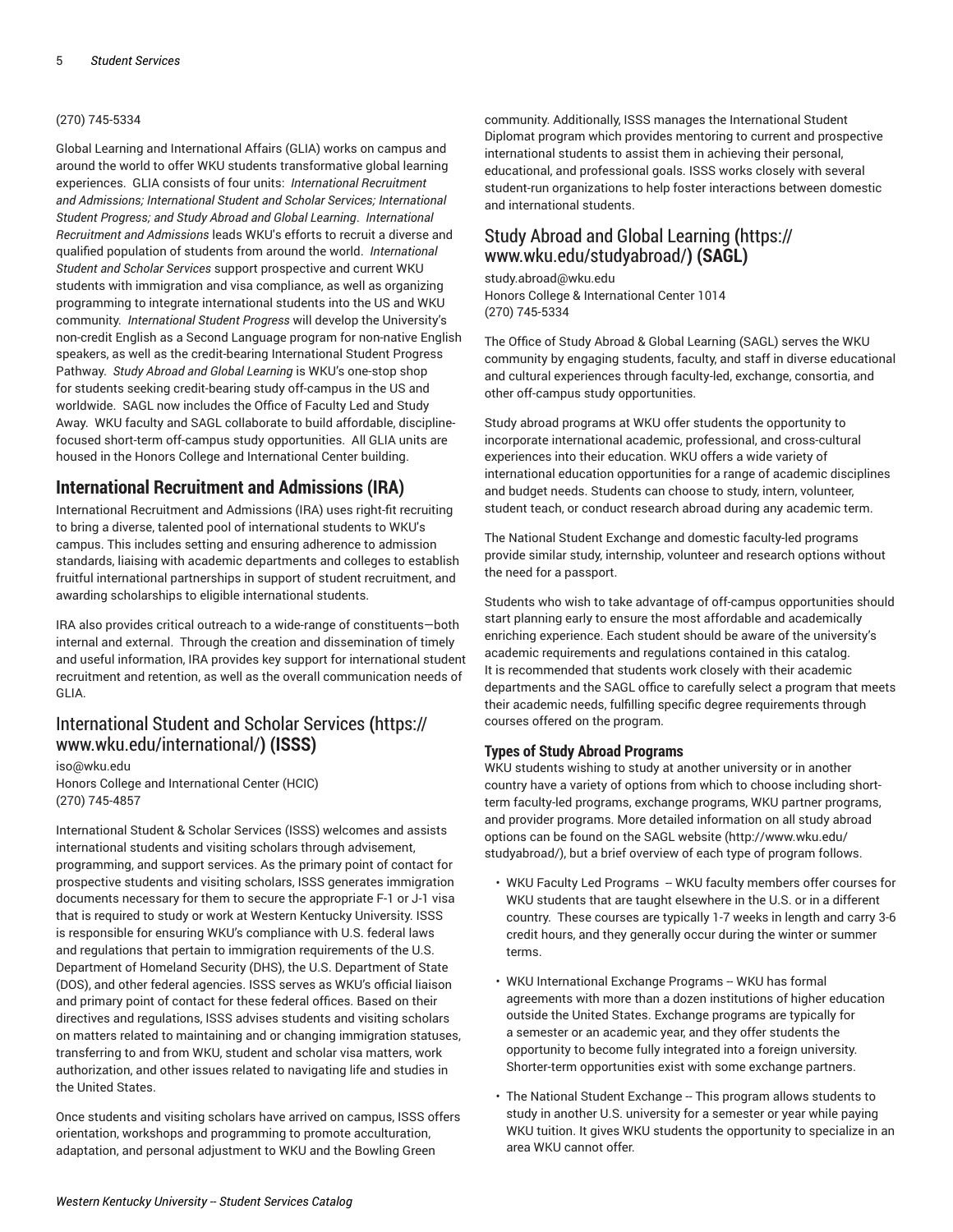- WKU Partner Programs WKU has close partnerships with several programs and study abroad consortia. The two on-campus consortia partners—the Kentucky Institution for International Studies (KIIS) and the Cooperative Center for Study Abroad (CCSA)—offer affordable, short-term program options with both undergraduate and graduate level course offerings, several of which are taught by WKU faculty members.
- Provider Programs WKU has affiliation agreements with a variety of study abroad program providers which offer a plethora of short-term, semester, and academic year programs in numerous countries around the world. Students who are unable to find a program that meets their academic needs through faculty-led, exchange programs, or WKU partner programs can certainly find good options through affiliate providers.

#### **Financing Study Abroad**

Scholarships and financial aid are available for most study abroad programs. Students who are eligible for financial aid and/or are receiving scholarships can typically use those awards towards the cost of a study abroad program. The Office of Study Abroad and Global Learning, the Student Financial Assistance Office, and the Office of Scholar Development can help students plan financially for this important investment in their college education.

WKU has created several significant study abroad scholarships to support WKU students who pursue international opportunities. These scholarships include the World Topper Scholarship and the Enhancing Diversity in Global Education (EDGE) grant. While the World Topper Scholarship is intended to support any WKU student planning to study abroad, the EDGE is intended to provide significant financial support for diverse students. For more information about these and other scholarship opportunities available through WKU and external organizations, visit the [SAGL webpage. \(http://www.wku.edu/](http://www.wku.edu/studyabroad/) [studyabroad/](http://www.wku.edu/studyabroad/))

#### **Safety & Code of Conduct**

The safety of our students is of paramount importance. Students are provided with information pertaining to insurance requirements, emergency procedures, and health and safety abroad during the predeparture process, both in writing through SAGL's online application and enrollment tracking system, and in person at the mandatory predeparture orientation session. Additional on-site orientation is provided upon arrival in the destination country. Students are also required to register with the U.S. State Department's Smart Traveler Enrollment Program (STEP) prior to departure, which enables the State Department to reach students directly when security-related information is issued or updated. While abroad, WKU students are held to the standards set forth in the university's Student Code of Conduct. The Office of Student Conduct will be notified of any serious disciplinary violations that occur during an education abroad experience.

## Health [Services](https://www.wku.edu/healthservices/) **(**[https://www.wku.edu/](https://www.wku.edu/healthservices/) [healthservices/](https://www.wku.edu/healthservices/)**)**

[ggc.wkuhealthcare@wku.edu](mailto:ggc.wkuhealthcare@wku.edu) 1681 Normal Drive (270) 745-CARE (2273)

Graves Gilbert Clinic Health Services is a fee for service primary care center dedicated to providing the WKU campus and community with quality medical care and health promotion services. On site

services include physician and nurse practitioner office visits, mental health, women's and men's health, ECG, laboratory, x-ray, allergy shot administration, immunizations, STI testing/treatment, contraceptives, physicals, drug screenings, occupational health, health education, wellness services and physical therapy. In addition, Graves Gilbert Clinic is a multi-specialty group with access to a broad array of in-depth health care services.

The staff includes Board Certified Medical Doctors (Family Medicine and Sports Medicine), Nurse Practitioners, registered medical assistants, Xray and lab technicians. The Clinic is a provider for many insurance plans and will be listed in your group's provider list if we are participating in your plan. Patients need to bring a current copy of their health insurance card, photo id, and applicable co-pay for each visit. Failure to present your insurance card(s) at registration may result in you being considered a self-pay patient with the accompanying expectation of payment at the time of service. If you do not have insurance coverage, health services will provide services for a cash price which is due at the time of registration. If charges are not paid in full on the date of service, you will be requested to provide the Financial Counselor with credit or debit card information. We accept BIG RED CARD for co-pays and payments.

As a courtesy, we will file insurance when appropriate or bill the patient directly. Our current hours for the fall/spring semester are Monday through Thursday 8am-6pm and Friday 8am-4:30pm. Physicians will be providing after hour call coverage with access to Graves Gilbert Clinic Walk In Care and Emergency Room Services if needed.

Student health insurance is also available -- visit Health [Services](https://www.wku.edu/healthservices/) ([https://](https://www.wku.edu/healthservices/) [www.wku.edu/healthservices/](https://www.wku.edu/healthservices/)) for more information.

## Housing and [Residence](https://www.wku.edu/housing/) Life **(**[https://](https://www.wku.edu/housing/) [www.wku.edu/housing/](https://www.wku.edu/housing/)**)**

[hrl@wku.edu](mailto:hrl@wku.edu) Southwest Hall, Room 18 (270) 745-4359

The Department of Housing and Residence Life, in partnership with the student and the university community, provides a premier living/learning experience that promotes student success. We offer 15 residence halls with a variety of living options to accommodate the needs and preferences of our student population. Several of the amenities include the following: cable television, internet connections and wifi capability in each bedroom, and laundry facilities in each hall. Apartment living is also available to juniors, seniors, and graduate students. Leadership is provided in each hall by live-in professional staff members. Additionally, community advisors, resident assistants, and desk assistants work to provide services in the halls that include a 24-hour information/security desk operation. Residence hall rooms are equipped to accommodate two students and each room is furnished with beds, chests of drawers, bookshelves, closet space, desks and chairs.

#### **Housing Deposit and Fee Payment**

The Residence Hall Housing Agreement requires an accompanying \$150 deposit. This deposit will remain on file throughout the resident's term of occupancy and serves as a combination room reservation, damage, cancellation and room checkout deposit. It does not apply to the semester housing fee and may be carried over to subsequent academic years.

Students who submit a Residence Hall Housing Agreement and deposit prior to the first day of classes for either fall or spring semester will be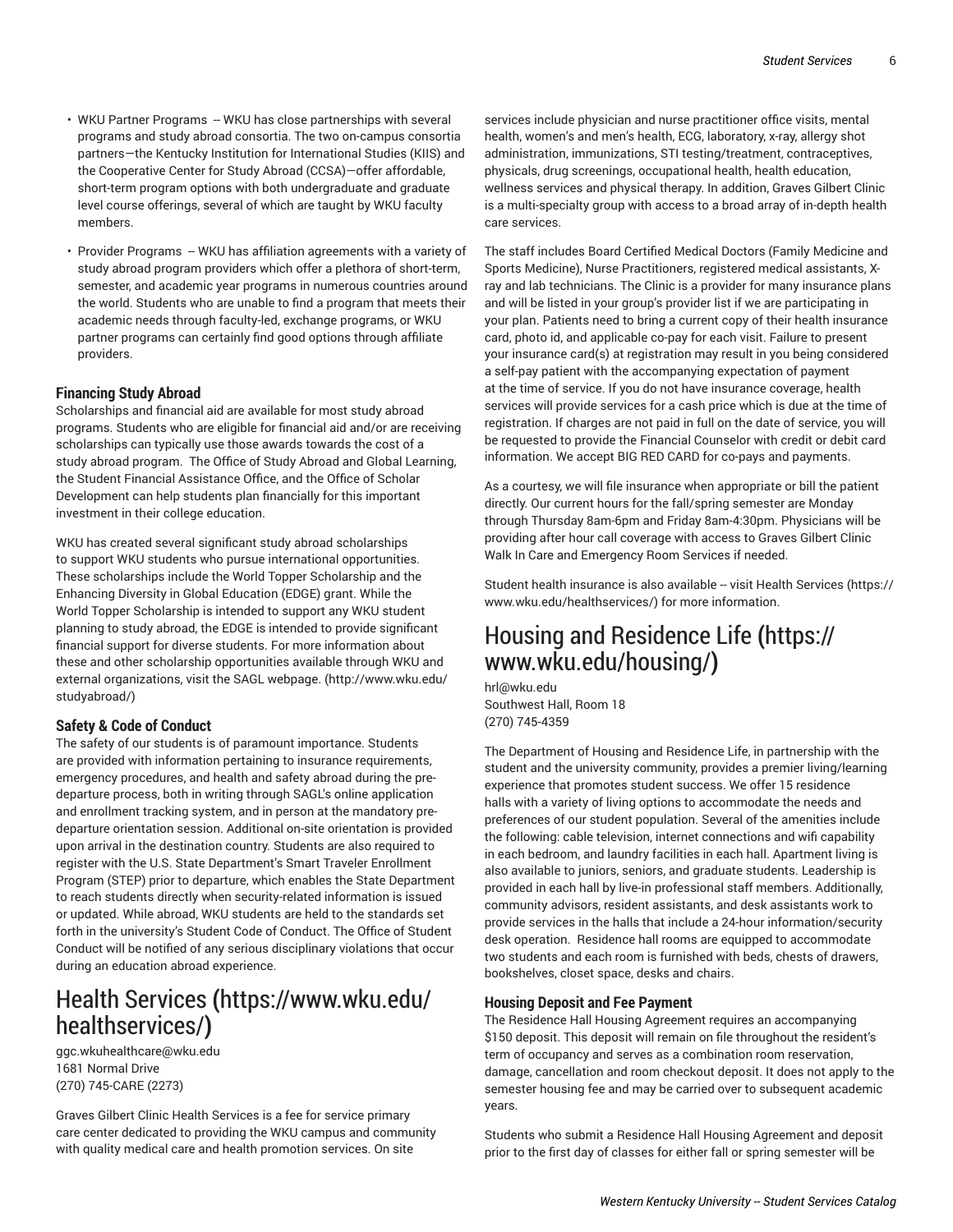billed their appropriate housing fee by the business office. Payment must be made in full by the date specified on the bill. Students who submit a Residence Hall Housing Agreement on or after the first day of classes for either the fall or spring semester agree to submit the \$150 housing deposit to the Department of Housing and Residence Life. The full semester, prorated semester, or full bi-term housing fee is also payable at the business office at the time the Housing Agreement is submitted and accepted.

#### **Cancellations and Refund Policy**

The Residence Hall Housing Agreement is for the full academic year. Students who submit written notice of cancellation to the Department of Housing and Residence Life prior to the beginning of the academic year may receive a partial refund of the advance deposit based upon the following dates:

- Cancellations received by July 1 for an agreement beginning fall semester or November 15 for spring semester only, students will receive 2/3 refund of deposit or \$100.00.
- Cancellations received between July 2 and August 1 for an agreement beginning fall semester or between November 16 and December 15 for spring semester only, will result in a 1/3 refund of deposit or \$50.
- For cancellations received after August 1 for fall semester or December 15 for spring semester only, students do not receive a refund of the advance \$150 deposit. Exceptions to this policy include only those students who are denied admission to the University or not assigned due to lack of residence hall space.

Residents who cancel their Residence Hall Housing Agreement at any time during the academic year, and subsequently continue full-time enrollment, will be assessed a \$750 contract termination fee, will not receive any refund of their housing deposit and may be assessed housing fees for all applicable semesters. Requests for Exemption from the Contract Termination fee are available online through the [Department](https://www.wku.edu/housing/) of Housing and [Residence](https://www.wku.edu/housing/) Life ([https://www.wku.edu/housing/\)](https://www.wku.edu/housing/) website.

#### **Room Assignments**

Room assignments are made based upon the date of receipt of the Housing Agreement. Returning residents who renew their housing agreement prior to the established deadline are given "priority status" and are reassigned first. Incoming freshmen and transfer students are assigned next based upon their date of receipt. Although there are no guarantees, special consideration is given to the indicated preferences. Roommate preferences are made based on availability and mutual

requests. It is recommended that residents wishing to room together should submit their Agreements together when possible.

#### **Residence Hall Rooms**

Residence hall rooms are equipped to accommodate two students and each room is furnished with beds, chests of drawers, bookshelves, closet space, desks and chairs.

#### **Reservations**

Students should submit the completed Residence Hall Housing Agreement with their \$150 deposit immediately after being admitted to the University. Students may apply online through the Housing Portal with credit/debit card.

## [ID Center](https://www.wku.edu/idcenter/) **(**<https://www.wku.edu/idcenter/>**)**

Downing Student Union 2125 (270) 745-2417

All full-time and part-time students are issued a personal identification card (WKU ID Card). The ID card contains a photo image, the student's name, and WKU ID number. The ID card entitles the full-time student to admission to campus athletic events, use of recreational facilities in the Student Union at student rates, admission to the Preston Center, check-out privileges at the library, and other general University services. It can also be used as a debit card at all Restaurant Group facilities, the WKU Store, WKU Postal Services, Student Health Services, selected vending machines, laundry machines, and more. The ID card for parttime students provides similar privileges as received by full-time students detailed above with the exception of admission to some recreational activities unless an additional fee is paid. The ID card is not transferable and is valid for the duration of one's college career at WKU. Students are expected to carry their ID card at all times and to present the card upon request by University Officials. The WKU ID Card must be surrendered upon demand if revoked by a University Official. The University is not responsible for any loss or expenses resulting from the loss, theft, or misuse of this card. If the card is lost or stolen, it must be replaced at a cost to the student. Application for replacement of an ID card should be made at the ID Center. The ID card is the property of Western Kentucky University.

## [Information](https://www.wku.edu/its/) Technology Services **(**[https://](https://www.wku.edu/its/) [www.wku.edu/its/](https://www.wku.edu/its/)**)**

Jody Richards Hall 224 (270) 745-7000 Service Desk

Information Technology Services (ITS) is a unit in the Division of Finance and Administration. The goal of ITS is to provide WKU students, faculty, and staff with superior customer service; reliable and timely technical support; state-of-the-art technology tools; technology training; and convenient access to computing and communications resources. ITS continually places specific emphasis on the use of information technology in student learning, faculty teaching, and staff productivity.

ITS services include: providing instructional delivery and support leveraging a variety of technologies to support face-to-face and distance education; delivery of information through a mobile app for key systems and services such as email, course schedules, meal plan management, campus maps, and bus schedules; support of Student Technology Center locations (open labs), providing computers and printing services available to all WKU students, faculty, and staff; and support of departmental labs/ classrooms.

In addition, WKU ITS provides a number of user support services including both a centralized ITS Service Desk and TopperTech, a complimentary repair service for student computers, and where students and employees can checkout technology equipment for academic or WKU-sanctioned purposes.

## Intercultural Student [Engagement](https://www.wku.edu/isec/) Center **(**<https://www.wku.edu/isec/>**) (ISEC)**

[isec@wku.edu](mailto::isec@wku.edu) ([:isec@wku.edu\)](:isec@wku.edu) Dero Downing Student Union 2041 (270) 745-5066

The Cynthia and George Nichols III Intercultural Student Engagement Center (ISEC) promotes a culturally inclusive campus environment, cultural awareness and competence, inter-group dialogue, engagement and intercultural interaction, and supports lifelong learning about self and others. The office serves as a hands-on recruitment and retention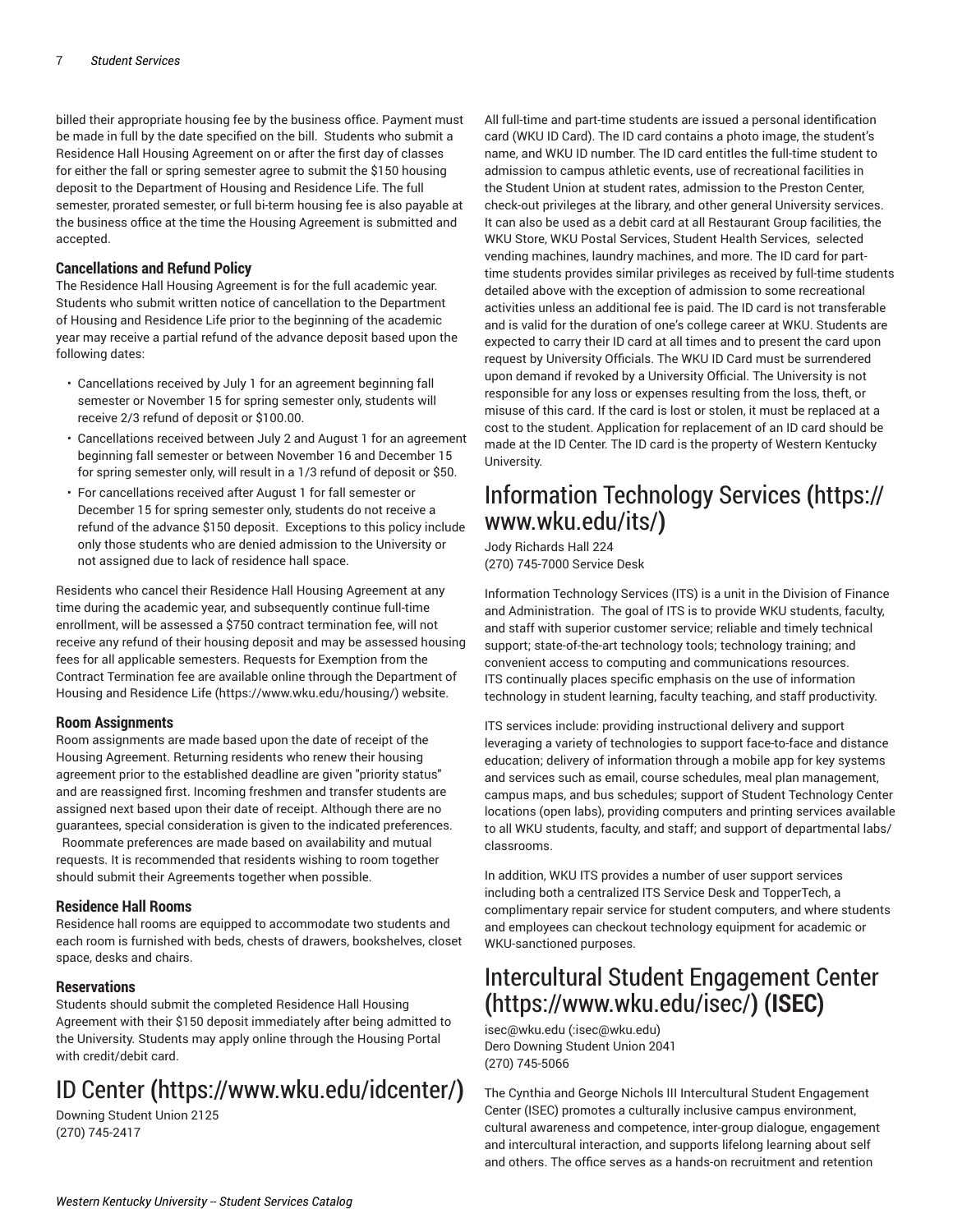resource for the many cultural, religious/spiritual, and identity groups reflected within the WKU community. The center provides student support services to foster academic success and sponsors culturally based celebratory events. Staff within ISEC carry out programmatic initiatives designed to increase the cultural competency of students, faculty, and staff. Additionally, center staff manages respectful spaces for students to learn about themselves and others through meaningful experiences, dialogues, and opportunities for growth.

## [Kentucky](https://www.wku.edu/kentuckymuseum/) Museum **(**[https://www.wku.edu/](https://www.wku.edu/kentuckymuseum/) [kentuckymuseum/](https://www.wku.edu/kentuckymuseum/)**)**

1444 Kentucky Street (270) 745-2592

The Kentucky Museum has its origins in the establishment of the Kentucky Building in 1939 as a place for "Kentuckians to know Kentucky." Today, the Kentucky Museum continues this charge while increasing interdisciplinary knowledge of, appreciation, and respect for a collection representative of South Central Kentucky. As a teaching museum, we conduct research, preservation, and interpretation in a variety of fields, with special emphasis on fine, decorative, and folk arts; clothing and textiles; toys; political memorabilia; and other culturally significant items from our community.

### **Mission Statement**

The Kentucky Museum enhances the academic mission of Western Kentucky University and provides quality educational and cultural experiences for our campus and community.

### **Vision Statement**

The Kentucky Museum is a teaching museum with premier cultural collections utilized to complement, support, and challenge the academic experience. We also provide a gathering place for our campus and community to come to know and celebrate who they are as individuals and Kentuckians in the 21st century.

## Military Student [Services](https://www.wku.edu/veterans/) **(**[https://](https://www.wku.edu/veterans/) [www.wku.edu/veterans/](https://www.wku.edu/veterans/)**)**

[military@wku.edu](mailto:military@wku.edu) Gary Ransdell Hall 2052 (270) 745-2180

Western Kentucky University is committed to providing exceptional and affordable options to our military students. The Office of Military Student Services leads initiatives and offers unique programs to ensure the educational success of our total military student population including active duty, guard and reserve members, veterans, and their family members. Visit [www.wku.edu/veterans](http://www.wku.edu/veterans/) [\(http://www.wku.edu/](http://www.wku.edu/veterans/) [veterans/](http://www.wku.edu/veterans/)) to discover services and programs available, a few of which are:

- Free textbook loans to eligible students through the Textbooks For Troops program
- Discounted Tuition Rate for active duty, reserve, and National Guard members
- Federal Tuition Assistance help for all active duty service members from all branches. WKU participates in GoArmyEd, the AI portal for Air Force personnel and the Navy and Marine Corps TA programs

Since 1972 WKU has provided educational opportunities on post at Ft. Knox. WKU also offers the only Veterans Upward Bound program in Kentucky, an award winning Army ROTC, an Air Force ROTC program, and so much more.

Western Kentucky University is committed to ensuring flexibility toward obtaining a degree to service members, as stated in the Higher Education Relief Opportunity for Students (HEROES) Act of 2003. Several WKU policies apply specifically as mentioned below:

- The Military Withdrawal policy permits an active duty service member the ability to withdraw from a course or the entire schedule of classes, and receive a tuition and fee refund.
- A degree term extension is available.
- Active duty service members may request a grade of incomplete if a relatively small amount of work is not completed, allowing an extension due to deployment.
- The Military Absence Policy for Official Military Duties and Veteran Administration Medical Appointments directs instructors to be flexible and offer accommodations for assignments missed due to official military duties or VA medical appointments.

WKU also supports and complies with the U.S. [Department](https://www.ecfr.gov/cgi-bin/text-idx/?SID=39e00d2cf51750ff02f3872015b89388&mc=true&node=se34.3.668_118&rgn=div8) of Education [Readmission](https://www.ecfr.gov/cgi-bin/text-idx/?SID=39e00d2cf51750ff02f3872015b89388&mc=true&node=se34.3.668_118&rgn=div8) policy [\(https://www.ecfr.gov/cgi-bin/text-idx/?](https://www.ecfr.gov/cgi-bin/text-idx/?SID=39e00d2cf51750ff02f3872015b89388&mc=true&node=se34.3.668_118&rgn=div8) [SID=39e00d2cf51750ff02f3872015b89388&mc=true&node=se34.3.668\\_118&rgn=div8](https://www.ecfr.gov/cgi-bin/text-idx/?SID=39e00d2cf51750ff02f3872015b89388&mc=true&node=se34.3.668_118&rgn=div8)).

#### **Military Absence Policy for Official Military Duties and Veteran Administration Medical Appointments**

Instructors are expected to show flexibility to Military and Veteran students who have required absences due to military duties or Veteran Administration medical appointments. These absences are mandated and beyond the students' control. Instructors should not penalize absences of this type in any way. Accommodations and specific time frames to make up all missed assignments, quizzes, and tests will be given and mutually agreed upon by the instructor and student. Students are responsible for notifying faculty members of absences as far in advance as possible, when possible, and for ensuring that their absence is documented. Absences can be verified by official orders, appointment notifications, or through the Office of Military Student Services. Students called to duty for an extended amount of time should be referred to the Military Withdrawal policy.

WKU also supports and complies with the U.S. [Department](http://www.ecfr.gov/cgi-bin/text-idx/?SID=39e00d2cf51750ff02f3872015b89388&mc=true&node=se34.3.668_118&rgn=div8) of Education [Readmission](http://www.ecfr.gov/cgi-bin/text-idx/?SID=39e00d2cf51750ff02f3872015b89388&mc=true&node=se34.3.668_118&rgn=div8) policy [\(http://www.ecfr.gov/cgi-bin/text-idx/?](http://www.ecfr.gov/cgi-bin/text-idx/?SID=39e00d2cf51750ff02f3872015b89388&mc=true&node=se34.3.668_118&rgn=div8) SID=39e00d2cf51750ff02f3872015b89388&mc=true&node=se34.3.668\_118&rgn=di

## Office of [International](https://www.wku.edu/oip/) Programs **(**[https://](https://www.wku.edu/oip/) [www.wku.edu/oip/](https://www.wku.edu/oip/)**) (OIP)**

[internationalization@wku.edu](mailto:internatinalization@wku.edu) [\(internatinalization@wku.edu\)](internatinalization@wku.edu) Honors College & International Center, Suite 3027 (270) 745-5334

The Office of [International](http://www.wku.edu/oip/) Programs ([http://www.wku.edu/oip/\)](http://www.wku.edu/oip/) (OIP) supports the internationalization agenda of the university by creating opportunities for faculty and staff development in a global context and supporting the development of meaningful co-curricular programming for student, campus, and community audiences.

#### **Global Programming**

OIP develops and coordinates programming and events that foster WKU's international aspirations. OIP facilitates the *International Year Of…* program, a unique, annual initiative designed to internationalize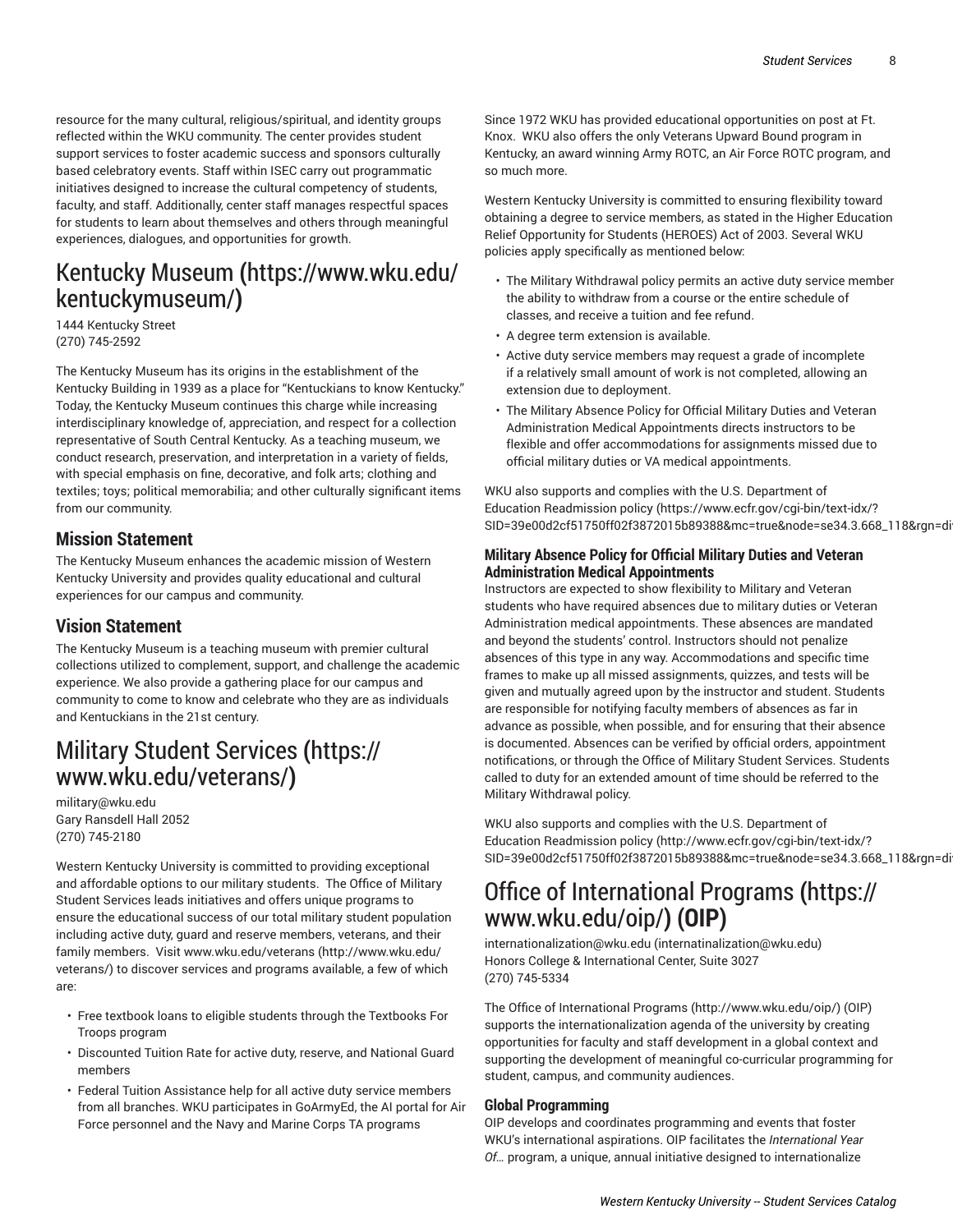the WKU campus and surrounding community through a yearlong exploration of a single world region or country. For the *International Year Of…(IYO)* program, OIP partners with academic and non-academic units to create opportunities for students, faculty, staff and the larger community to engage with and explore a country's diverse cultural, historical, political, and geographical landscapes—all without a passport. Past country spotlights include Ecuador (2014-15), South Africa (2015-16), South Korea (2016-17), Bosnia and Herzegovina (2017-18), and Cuba (2018-19). *International Education Week*, another OIP-led program occurring every fall, is a week-long celebration inviting students, faculty, staff, and community members to engage in activities and events that facilitate global learning and constructive dialogue.

#### **Partnerships**

OIP assists with the development of active and sustainable international agreements that create opportunities for faculty mobility, collaborative research, and global engagement. WKU currently maintains active partnerships with more than fifty universities and organizations around the world.

## Office of Research and Creative [Activities](https://www.wku.edu/research/) **(**<https://www.wku.edu/research/>**) (ORCA)**

[research@wku.edu](mailto:research@wku.edu) Wetherby Administration Building 209 (270) 745-4652

The mission of the Office of Research & Creative Activity at Western Kentucky University is to provide outstanding support for the research, service, creative, and scholarly endeavors of our faculty, staff, and students. Our staff is dedicated to partnering with the university community to increase external support for these activities, while ensuring compliance with federal, state, and institutional regulations.

Our unit includes the Office of Sponsored Programs and the Office of Research Integrity. The Office of [Sponsored](https://www.wku.edu/sponsoredprograms/) Programs ([https://](https://www.wku.edu/sponsoredprograms/) [www.wku.edu/sponsoredprograms/](https://www.wku.edu/sponsoredprograms/)) is a service unit that assists the faculty and staff at WKU in obtaining and administering external funds. The Office of [Research](https://www.wku.edu/compliance/) Integrity ([https://www.wku.edu/](https://www.wku.edu/compliance/) [compliance/](https://www.wku.edu/compliance/)) provides guidance in the protection of the rights, welfare, and security of faculty, staff, and students involved in activities throughout the WKU campus system and supporting communities to ensure compliance with federal, state, and local requirements.

We also oversee a variety of programs and initiatives that provide support for research, creative, and other scholarly enterprises at WKU

## Office of Scholar [Development](https://www.wku.edu/osd/) **(**[https://](https://www.wku.edu/osd/) [www.wku.edu/osd/](https://www.wku.edu/osd/)**) (OSD)**

[osd@wku.edu](mailto:osd@wku.edu) Honors College & International Center 1045 (270) 745-5043

The Office of Scholar Development (OSD) challenges students to dream big and assists them in making those dreams attainable. OSD staff members help students apply for nationally competitive scholarships by assisting students in finding opportunities to be engaged in their chosen fields beyond the classroom and aiding them in the process of finding the right programs, making important contacts, developing strong proposals, and revising numerous drafts. The office works with students in all majors and degree programs as well as recent graduates.

### **Fulbright Faculty and Student Programs**

[Anthony Harkins](mailto:anthony.harkins@wku.edu) (<anthony.harkins@wku.edu>), Faculty Contact (270) 745-3841 Melinda [Grimsley](mailto:melinda.grimsley@wku.edu) [\(melinda.grimsley@wku.edu](melinda.grimsley@wku.edu)), US Student Contact (270) 745-5043 [International Student Contact](mailto::iso@wku.edu) [\(:iso@wku.edu](:iso@wku.edu)) (270) 745-4857

The Fulbright international exchange of scholars provides opportunities for selected WKU and foreign university professors to teach and conduct research abroad for up to a full academic year.

Fulbright student grants for study, research, or teaching abroad are available to well-qualified applicants holding a bachelor's degree or the equivalent before the beginning date of the grant. Selection is based on academic record, validity of the proposed study, language preparation, and personal qualifications.

## Parking and [Transportation](https://www.wku.edu/transportation/) Services **(**<https://www.wku.edu/transportation/>**)**

[transportation@wku.edu](mailto:transportation@wku.edu) 578 Campbell Lane (270) 745-2361

Parking and Transportation Services issues parking permits for vehicles on campus and provides a variety of additional transportation services.

Free Topper Transit is available between locations on Main Campus, South Campus, and to various off-campus shopping destinations. PTS also provides disability para-transit services, Nextbus arrival information, airport shuttle service, discounted GO bg city bus passes, Enterprise CarShare program, bike share services, bicycle racks throughout campus, motorcycle parking, and ride matching services.

PTS encourages students to leave their cars at home as parking on Main Campus is limited. If you do have a car on campus, you will need to buy a permit. All parking lots are zoned for specific permits. Housing permits are for students living in a residence hall on campus. Commuter Permits are for students living off-campus. You will park in the zone that matches your permit. Permits may be ordered [online \(https://www.wku.edu/](https://www.wku.edu/transportation/) [transportation/](https://www.wku.edu/transportation/)). Main Campus permits are limited and sold on a first come, first served basis. A waitlist will be available for each lot after that permit sells out. Please follow us on Facebook, Twitter, and YouTube.

## Police [Department](https://www.wku.edu/police/) **(**[https://www.wku.edu/](https://www.wku.edu/police/) [police/](https://www.wku.edu/police/)**)**

[wkupolice@wku.edu](mailto:wkupolice@wku.edu) Parking Structure 2 (270) 745-COPS (2677) (270) 745-2548 Emergency Number 911

Western Kentucky University Police department is committed to building and fostering partnerships through community policing across campus and in the Bowling Green-Warren County area. We believe our relationships with the community reduce crime and enhances the quality of life for students, faculty, staff and guests. Our police department is accredited through the Kentucky Association of Chiefs of Police (KACP) and is committed to providing quality service to the WKU community and its guest.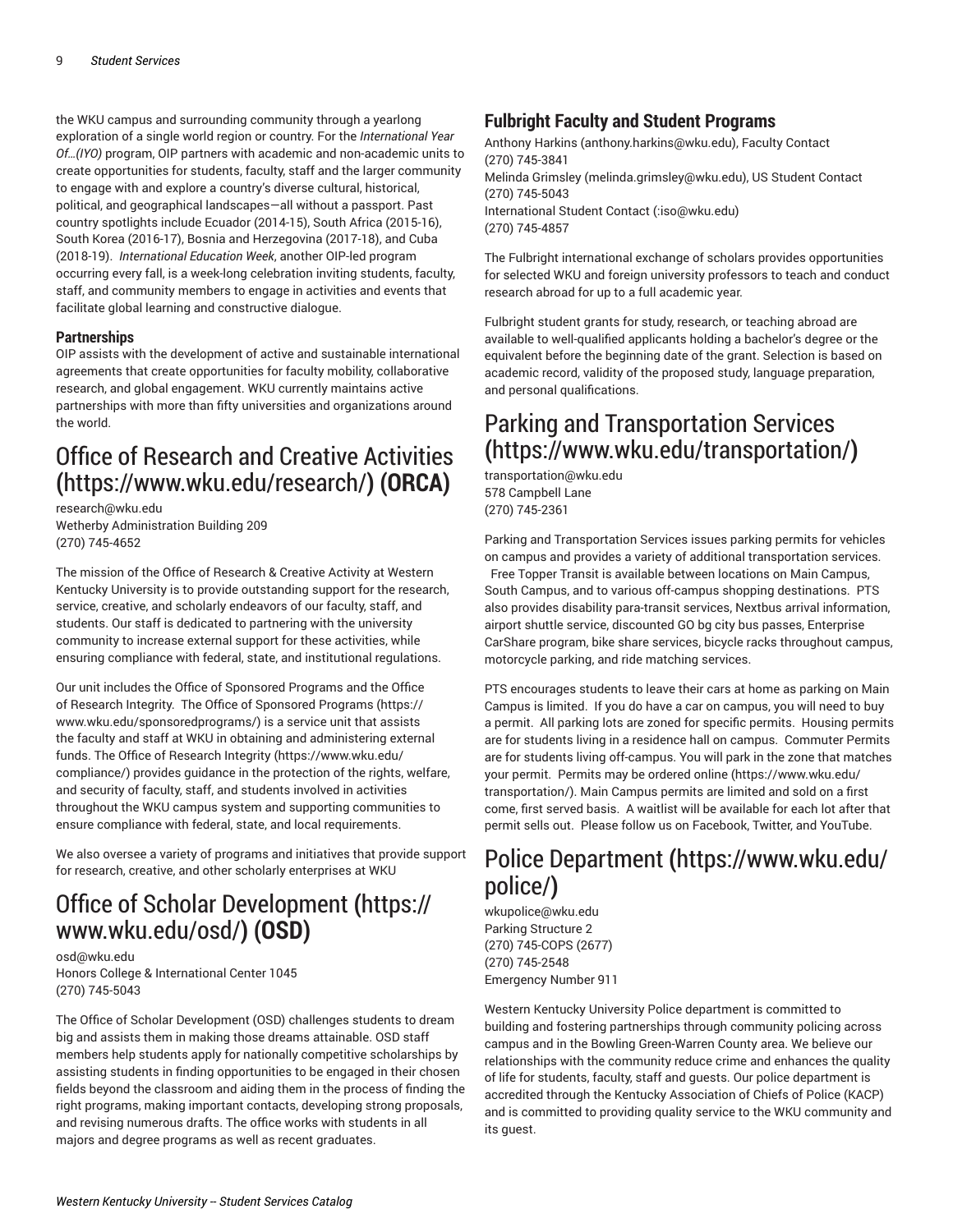Our mission is to create a safe, interactive environment that is conducive to learning. We are dedicated to building strong relationships across campus and within the local community to ensure that WKU students, faculty, staff and visitors feel safe, secure, and informed. We seek to accomplish this mission by strengthening relationships within the community, developing and evaluating effective responses to identified problems, and maintaining order.

## [Restaurant](https://www.wku.edu/wkurg/) Group **(**[https://www.wku.edu/](https://www.wku.edu/wkurg/) [wkurg/](https://www.wku.edu/wkurg/)**)**

[wkurg@wku.edu](mailto::wkurg@wku.edu) (<:wkurg@wku.edu>) Downing Student Union 1045 (270) 745-2416

WKU Restaurant Group offers a wide variety of dining options…many that will fit your wants and needs. We offer economical and convenient Meal Plans for all students. For additional information or to sign up for a Meal Plan or Dining Dollars account, visit the [Restaurant](https://www.wku.edu/wkurg/) Group [\(https://](https://www.wku.edu/wkurg/) [www.wku.edu/wkurg/](https://www.wku.edu/wkurg/)), stop by our office in Downing Student Union Room 1045 or call (270) 745-2416.

### **Top of the Hill**

• **DaVinci's in Snell Hall** - A Panera Bread style restaurant, DaVinci's offers fresh baked muffins, stuffed croissants, wraps, bagels, and hot bagel breakfast sandwiches each morning; easy for the student that is on the go. The lunch menu includes a wide variety of soups, salads, gourmet chips, signature selection sandwiches and wraps made to order. The original menu provides a diverse selection of convenient ready-to-go salads and sandwiches, making it especially well-suited for customers on a tight schedule. The options at DaVinci's are available for breakfast and lunch as well as for a mid-morning or afternoon snack. Located in Snell Hall.

#### **WKU Commons at Helm Library**

• **Bene Pizzeria** – Offering personal size pizzas and pastas

- **Moe's Southwest Grill** Welcome to Moe's! A Mexican restaurant with a Southwest twist. Every hour, we cook all-natural proteins on the grill. And every day, our seasonal salsas and pico de gallo are freshly made in house.
- **Panda Express** Panda Express features Mandarin and Szechwan wok-cooked entrées. Entrées include favorites like broccoli beef, orange chicken, and Kung pao chicken.
- **Restaurant Rotation** a location that rotates its menu throughout the semester to continually give guests something new to look forward to.
- **Rising Roll**  offers unique gourmet sandwiches, salads, soups and breakfast dishes made from the freshest ingredients right in our restaurant every day.
- **Spencer's Coffee** Spencer's has been southcentral Kentucky's destination for world-class coffee and espresso drinks. But coffee is only the beginning. We specialize in all things tasty, including handmade breakfast and lunch fare, including-scratch pastries. This is a local favorite for a quick, delicious lunch - we start with simple recipes, made with great ingredients.

### **Center of Campus**

• **Hilltopper Hall** – Hilltopper Hub offers all-you-care-to-eat options for all of the campus community. Located in the residential hall, Hilltopper Hall. Offering favorites like made-to-order flatbread pizzas and rotating home-style meals, Hilltopper Hub is sure to become your happy place.

- **P.O.D. Market @ Bates Runner Hall** Provisions on Demand (P.O.D.) offers a variety of fresh food, produce and everyday essentials that deliver quality, selection and value. Quite simply, P.O.D. is committed to giving people the stuff they want when they want it. Located in Bates Runner Hall and connected to the SUBWAY @ Bates.
- **Subway @ Bates Runner Hall** SUBWAY® is located on the ground floor of Bates Runner Hall. It offers a delicious variety of foot long and 6-inch sandwiches, salads and wraps that are made with a wide assortment of meats, cheeses, vegetables and toppings. All SUBWAY® sandwiches are made on freshly baked bread and are prepared right before your eyes, just the way you like it.
- **Fresh Food Company** Providing our guests with the highest quality foods prepared right before your eyes, The Fresh Food Company offers one of the most exciting dining experiences on campus. It features authentic upscale foods from 'mini-restaurants' – Deli, Dessert, Home, Mongolian Grille, Oven, The Produce Market, Sauté and Simple Selections. Our chefs are ready to serve you a changing menu of specialties including daily vegan/vegetarian options, homestyle comfort foods, hand-tossed pizza, made-to-order pasta, a full salad bar, deli offerings, fresh whole fruits and gluten friendly items just to name a few. Simple Selections is an allergen-conscious food station, vegan/vegetarian friendly, Gluten and dairy-free options, items made from scratch and is intended for everyone eating in Fresh Food Company. The Fresh Food Company is a great place to get what you crave and catch up with your friends. Continuous dining from 7 a.m. to 8 p.m. most nights! Located on the Downing Student Union first floor.
- **DSU Food Court** Whether you're in the mood for a burger, chicken or pizza, the DSU Food Court has something for everyone. Papa John's, Steak 'n Shake and Chick-fil-A are all conveniently located in the heart of campus.
- **RedZone** WKU's sports themed restaurant, RedZone has something for everyone from wings, nachos and amazing queso to salads and sandwiches. No matter what you are craving you can find it here! Located on the DSU first floor behind the DSU Food Court.
- **Burrito Bowl** Authentic. International. Bold. Located in the Downing Student Union, Burrito Bowl is one of the hippest restaurants on campus! Whether you are health-conscious or you want to try food from around the world, Burrito Bowl has you covered! From Sweet and Spicy Korean to Cajun Rice Bowls, Burrito Bowl has it all.
- **Starbucks** Starbucks is one of the hottest spots on campus! Enjoy one of the famous coffee beverages, teas, pastries or sandwiches any time throughout the day. Located on the Downing Student Union first floor.

### **Bottom of the Hill**

- **Einstein Bros. Bagels**  with its generous selection of freshly-baked bagels, bagel sandwiches and premium gourmet coffee, as well as, made to order sandwiches, salads, fresh fruit, blended drinks and healthy snacks, this popular brand provides a pleasant start to the day or an afternoon break from the campus routine. Einstein Bros. Bagels' "Darn Good Food" menu selection also offers many low-fat and low-carb options to appeal to customers' desires for healthier options. Located in Jody Richards Hall.
- **The Den by Denny's @ Tower Court** This is a place with a vibe. Where you step right up to the counter and order from a wide array of items. The menu is breakfast all-day, plus sandwiches, burritos, salad – all made the way we eat today. Saucy, spicy, slightly unruly,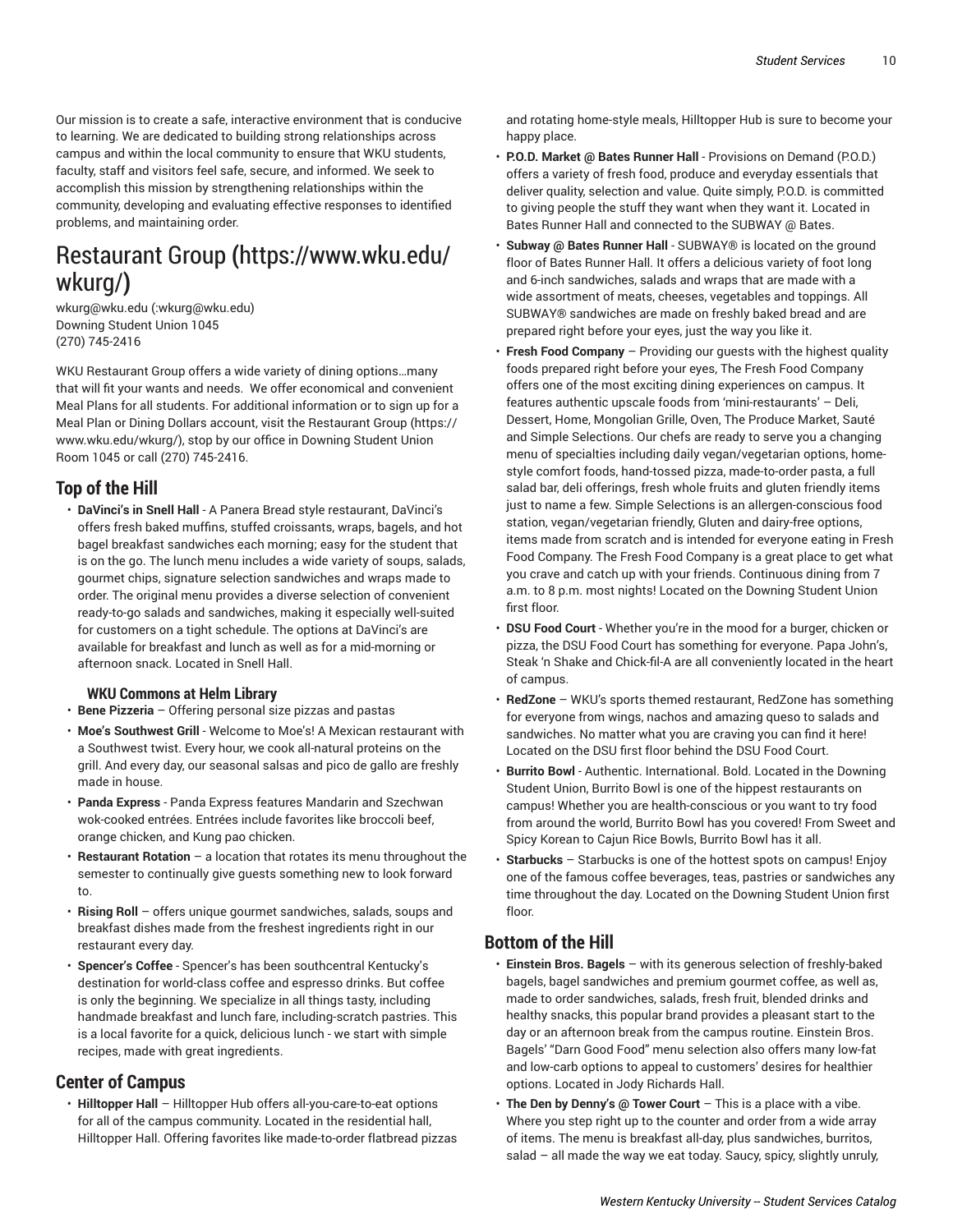proudly old-schooley. (Hand mixed shakes, anyone?) This is "The Den". Located next to Pearce Ford Tower.

• **Pit Stop Convenience Store** – Offers a variety of everyday essentials for snacks on the go or for your room. Located next to Pearce Ford Tower.

#### **First Year Village – Regents Hall**

- **The Spread – Wicked Good Subs –** Our chef-inspired signature subs are infused with our epic house-made spreads, toasted to perfection and finished your way. Our subs are bold, fierce, simple….wicked good.
- **Java City –** Java City offers a high-quality, beverages from signature drinks to Cold brew and Nitro coffee, teas and smoothies. Also offered are food offerings to capture all morning and afternoon dayparts including premium snacks and pastries. 100% of Java City coffee & espresso is Rainforest Alliance certified, ensuring that farms and cooperatives that meet rigorous standards for environmental conservation as well as social responsibility and fair labor practices. We serve the smoothest coffee in a relaxing, welcoming environment–staying true to our values of being authentic, honest, friendly, accessible and continuously curious.

## Student [Accessibility](https://www.wku.edu/sarc/) Resource Center **(**<https://www.wku.edu/sarc/>**) (SARC)**

[sarc.connect@wku.edu](mailto:sarc.connect@wku.edu) Downing Student Union 1074 (270) 745-5004 or TDD (270) 745-3030

Students with disabilities sometimes need assistance to ensure an adequate academic and social environment while attending the University. This assistance is usually provided through the Student Accessibility Resource Center (SARC). SARC coordinates its activities through individual faculty members, other campus offices, and public agencies. Students with disabilities receive accommodations specific to their individual disability and/or impairment. These accommodations may include: note takers, testing accommodations, alternative text formats, priority in academic advising/registering, etc. Particular attention relates to assuring accessibility in classroom, laboratory, housing, distant learning, and online environments. Interpreting and captioning services are available for Deaf and Hard-of-Hearing students. If a student with a disability has concerns or needs before they attend the University, if they need accommodations while participating in university services/activities, or if any concerns arise while they are enrolled on campus, they are encouraged to contact the SARC office. Both consultation and technical assistance are available.

### [Student Activities](https://www.wku.edu/sao/) **(**[https://www.wku.edu/](https://www.wku.edu/sao/) [sao/](https://www.wku.edu/sao/)**)**

Downing Student Union 2059 (270) 745-2459

Western Kentucky University students have a significant role in the internal governance of the University. Elected or appointed representatives of the student body serve with members of the faculty and administration on policy-recommending councils and committees. Student members of internal governance councils and committees are selected by the Student Government Association. For more information about the membership and function of these committees and councils

contact the Student Government Association Office, DSU 2045, (270) 745-4354.

#### **Student Life Policies**

All university citizens enjoy the rights and liberties assured by the constitutions of the Commonwealth of Kentucky and the United States of America. Likewise, they are subject to the responsibility and obligation to accord respect to the rights of others. Student Life policies are intended to foster student development and responsibility. Guided by these principles, the Department of Student Activities and Division of Enrollment and Student Success maintain the mission of the university by ensuring that students are afforded opportunities for civic engagement with respect to the rights of others. Students' rights, responsibilities, and the [Student Code of Conduct \(https://www.wku.edu/](https://www.wku.edu/studentconduct/student-code-of-conduct.php) [studentconduct/student-code-of-conduct.php\)](https://www.wku.edu/studentconduct/student-code-of-conduct.php) are outlined in this catalog and in the [WKU Student Handbook \(https://www.wku.edu/handbook/](https://www.wku.edu/handbook/)). Student organizations, activities, and leadership programs make a great contribution to student life at WKU. All students are encouraged to become involved in organizations whose purposes and activities will contribute to their personal growth and development.

### Dero [Downing](https://www.wku.edu/dsu/) Student Union **(**[https://www.wku.edu/](https://www.wku.edu/dsu/) [dsu/](https://www.wku.edu/dsu/)**)**

[dsu.operations@wku.edu](mailto:dsu.operations@wku.edu) Downing Student Union 1053 (270) 745-5793

The Downing Student Union is truly the crossroads of WKU! Located on the ground floor are The WKU Store, Postal Services, Print Center & The Passport Office. On first floor, visitors will find the Downing Student Union Operations Office, Fresh Food Company, the Food Court, The Red Zone, Starbucks, Burrito Bowl, Student Accessibility Resource Center, administrative offices for the WKU Restaurant Group, a Study Lounge, the Recreation Room, Nite Class, and a 633 seat Auditorium. Located on the second floor are the Office of the Dean of Students, The Advising and Career Development Center, Transfer Center, Student Government Association (SGA), Offices for Student Activities and Leadership & Volunteerism Program, The Intercultural Student Engagement Center, The Gallery, The Pride Center, the Spirit Masters Office, and the ID Center. And, the third floor has various sizes of meeting and multipurpose rooms. To reserve space in the Union please visit [www.wku.edu/dsu.](https://www.wku.edu/dsu/) ([https://www.wku.edu/dsu/\)](https://www.wku.edu/dsu/)

#### **Lost and Found**

The Downing Student Union Operations Office maintains campus-wide lost and found. A valid picture ID must be provided to claim an item.

### **Campus Activities Board (CAB)**

The WKU Campus [Activities](https://www.wku.edu/cab/) Board [\(https://www.wku.edu/cab/\)](https://www.wku.edu/cab/) (CAB) seeks to enrich the educational experience of students at WKU through the support of the overall mission of Western Kentucky University by offering a wide range of cocurricular experiences for students. Through these experiences, the Campus Activities Board strives to bring students together to enhance student involvement and create a campus atmosphere that addresses student needs outside of the classroom. In addition, CAB seeks to provide opportunities for group collaboration with other campus organizations, as well as opportunities for professional growth.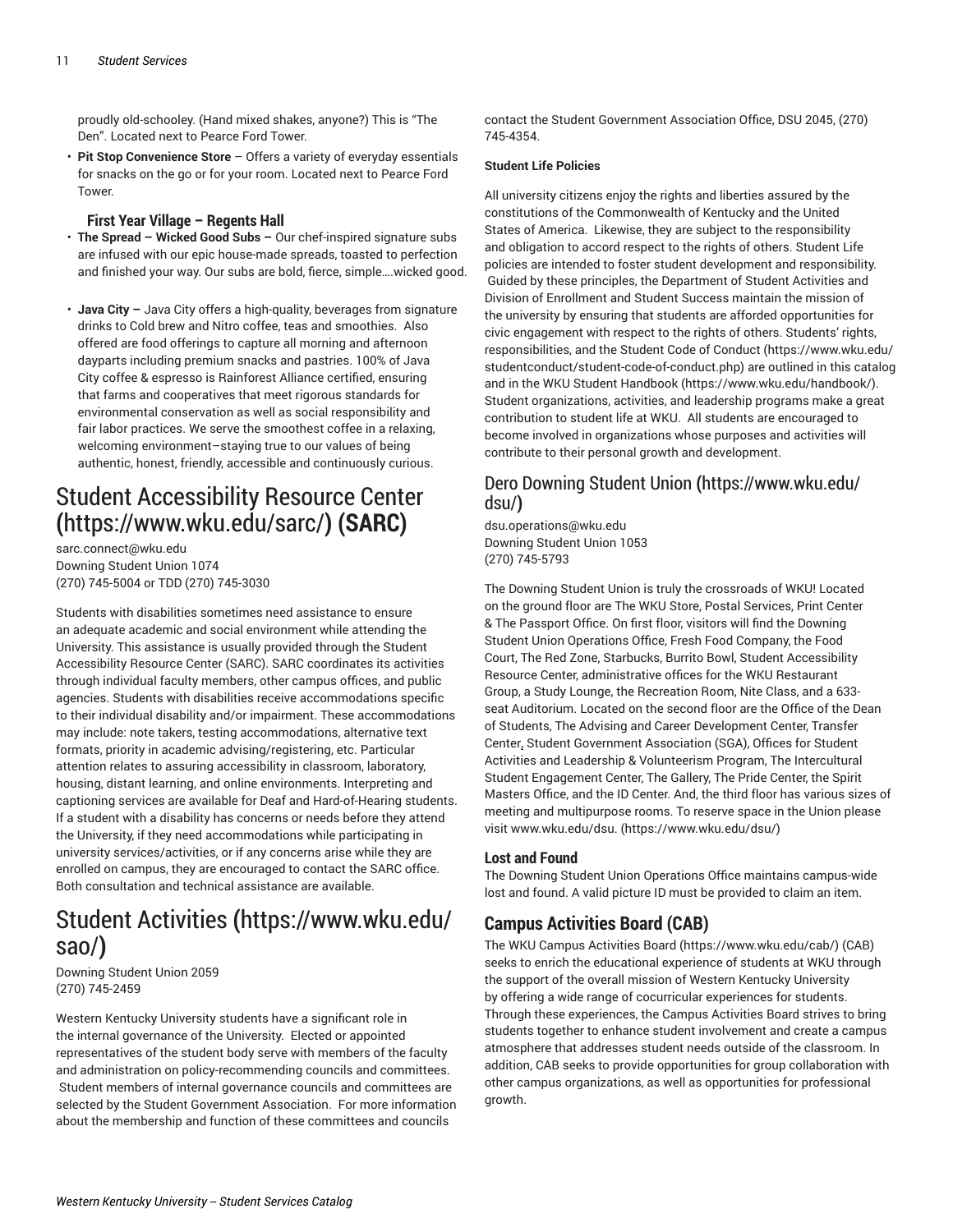### **Leadership and Volunteerism**

The Leadership and Volunteerism office provides a variety of opportunities to students that allow them to engage in developmental activities. This office engages students in numerous service projects including Midnight on the Hill for St. Jude's Hospital. Alternative Spring Breaks, Red Cross blood drives, and Student United Way.

#### **Dynamic Leadership Institute (DLI)**

WKU students are invited to apply for admission to the Institute. The Institute consists of four phases. Each phase is a semester with six workshops or activities that address a variety of leadership topics. Students are selected to represent a diverse group of ages, interests, and levels of leadership ability. Applications are available at the Leadership & Volunteerism office, DSU 2059.

#### **Volunteer Initiative Program (VIP)**

The VIP exists to provide students with information about community service and volunteer opportunities in the Bowling Green area. Students have the opportunity to volunteer their time to local service agencies and get involved in the community. Volunteer opportunities range from one day events to semester long activities. There is something out there for everyone and the experience is priceless. The program is open to all WKU students, faculty, and staff.

### **Registered Student Organizations**

The Office of Student Activities works to provide co-curricular activities for those students who want to become involved at WKU. We have over 300 registered student [organizations \(https://www.wku.edu/](https://www.wku.edu/studentorgs/) [studentorgs/\)](https://www.wku.edu/studentorgs/), ranging from departmental, campus ministries, general clubs, honor societies, intramural recreation, professional, service, student representative and Greek life (fraternity and sorority).

### **Student Government Association (SGA)**

The Student [Government](https://www.wku.edu/sga/) Association (<https://www.wku.edu/sga/>) of Western Kentucky University represents and advocates for the entire WKU student body. Whether campus safety, college affordability, campus sustainability, campus inclusion, or other endeavors, SGA is committed to advancing WKU as the best and most welcoming university it can possibly be on behalf of all Hilltoppers.

## Suzanne Vitale Clinical [Education](https://www.wku.edu/wkucec/) Complex **(**<https://www.wku.edu/wkucec/>**) (CEC)**

[cec@wku.edu](mailto:cec@wku.edu) 104 Alumni Avenue (270) 745-4232

The Suzanne Vitale Clinical Education Complex (CEC) houses the Communication Disorders Clinic, the Renshaw Early Childhood Center, the Family Resource Program, and the Kelly Autism Program. The CEC provides applied research opportunities for both graduate and undergraduate students and valuable services to the community at large. This complex is a comprehensive clinical setting for education and health and human services professionals. The CEC builds upon a strong tradition at Western Kentucky University to meet community needs, fill service delivery gaps, provide opportunities for applied research, and enrich both undergraduate and graduate students' educational experiences through an interdisciplinary teaching approach.

### **Communication Disorders Clinic**

The CDC, a Kentucky licensed rehabilitation clinic, provides outpatient services to individuals with communication disorders, offering evaluation

and treatment services supervised by certified and licensed faculty in language, articulation, voice, fluency, hearing and swallowing disorders.

### **Vickie and Dan Renshaw Early Childhood Center**

The Renshaw ECC provides multidisciplinary services to children with developmental delays and disabilities as well as typically developing children in a group setting. The RECC provides training for university students in early childhood education and related fields. It is also a center for research and collaboration with community partners and early childhood professionals.

### **Family Resource Program**

The FRP is a service/resource program staffed with social work faculty and students. Staff are available to meet with family members and significant others to provide information, resource materials, screening services, case management services, support and referrals. Programming is focused on individuals and families with special needs.

### **Kelly Autism Program**

KAP provides programming and services for individuals ages 7 through adult who have been diagnosed with autism spectrum disorder (ASD) and other disabilities. KAP focuses on developing: social, communication, sensory, executive functioning, transition, community, and academic skills. KAP also provides a Circle of Support program for individuals with ASD who are attending WKU.

## [WKU Libraries](https://www.wku.edu/library/) **(**[https://www.wku.edu/](https://www.wku.edu/library/) [library/](https://www.wku.edu/library/)**)**

[library.web@wku.edu](mailto:library.web@wku.edu) Helm-Cravens Library (270) 745-6125

The University Libraries of WKU invites you to discover success with outstanding personnel, facilities, support services, and information resources to foster a dynamic learning and research environment through which our community can effectively explore, access, and use information. The University Libraries serves as a regional lighthouse by:

#### **Creating Environments**

Multiple collaborative and independent spaces are available for all to use and gather in an environment that harnesses active learning and creates a culture of innovation to power the intellectual. University Libraries offers both physical and electronic collections and support services to meet the needs of each student whether on campus, at home or on-thego. Helm Library is currently undergoing renovations, expected to re-open in 2021, to transform its facility into an innovative, intellectual hub with a modern, multipurpose, student-centered space.

#### **Connecting People**

The library faculty and staff are committed to helping individuals achieve their academic goals. Through individual consultation, classroom instruction, online chatting, and phone conversations, University Libraries professionals connect with all so individuals may become independent thinkers, lifelong learners, and global citizens.

#### **Collaborating with Communities**

The Libraries are continuously challenged to balance the resources of the present, while preserving the past, and preparing for the future. Technology, digital resources, and a plethora of information have